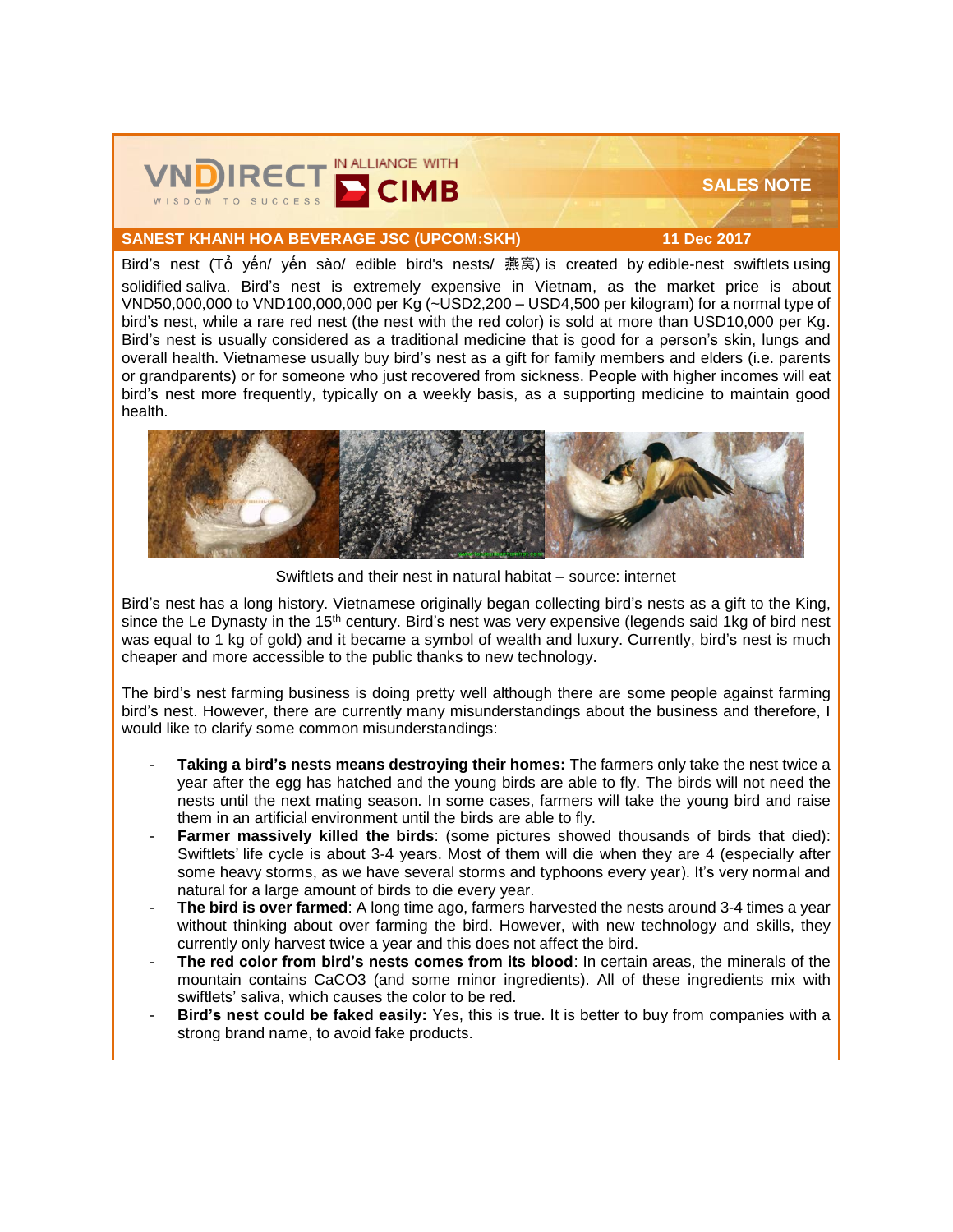

Bird nest is usually served with lotus seeds

Fortunately, we have a very well-known brand name that Vietnamese trust. **Sanest Khanh Hoa** is not only the market leader, but also the pioneer in farming and raising swiftlets. During my short visit to Nha Trang last week (Nha Trang was super crowded with Russian and Chinese Tourists), I observed that the **SANEST** brand appeared almost everywhere in Nha Trang. The market cap for this company is small, but the growth potential is strong.

The companies developed their own technique of enhancing swiftlets' living environments. They are also the creators of an artificial environment that supports young/weak birds to fully grow up or recover. In this business, the healthier birds you have, the better nests you receive.

While bird's nests are a bit expensive for middle income and young people, SKH's products are affordable for most people in Vietnam. The packaging looks nice, similar to other "high class" products.



## **Investment highlights:**

- 1. We expect that the Non-Alcohol Beverage industry will continue its growth momentum with **CAGR of 14% - 15% in the next 5 years**. This will be driven by high demand of Vietnamese consumers, which is currently only 23 litters/person/year, about half of the world's average. Moreover, this growth trend is shifting towards healthy drinks as consumers are becoming more aware of their health as their incomes rise.
- 2. Demand for bird's nest is very high, especially for mid-end and high-end consumers. Many scientists have certified that bird's nest has great nutritional values for the human body. It has a high amount of Acid Amin such as: arginine, leucine, phenylalanine, and threonine, which the human body cannot synthesize. These acids are very important for the immune system. Vietnam is one of only 4 producers of bird's nest besides Malaysia, Indonesia, and Thailand. Bird's nest in Vietnam is considered the best thanks to its favorable geography and rich minerals in bird caves. Vietnam's products are popular among high-end consumers in China, Hong Kong, and Taiwan.
- 3. In Vietnam, the bird's nest market is quite small **(about US\$10 million)** but it has strong growth potential given that this is a niche market experiencing **double digit growth** and Sanest Khanh Hoa is the **key player** in this market.
- 4. Sanest Khanh Hoa (the parent company) is considered the national brand with more than 30 years of operation in bird's nest production. The company is based in Khanh Hoa, the province